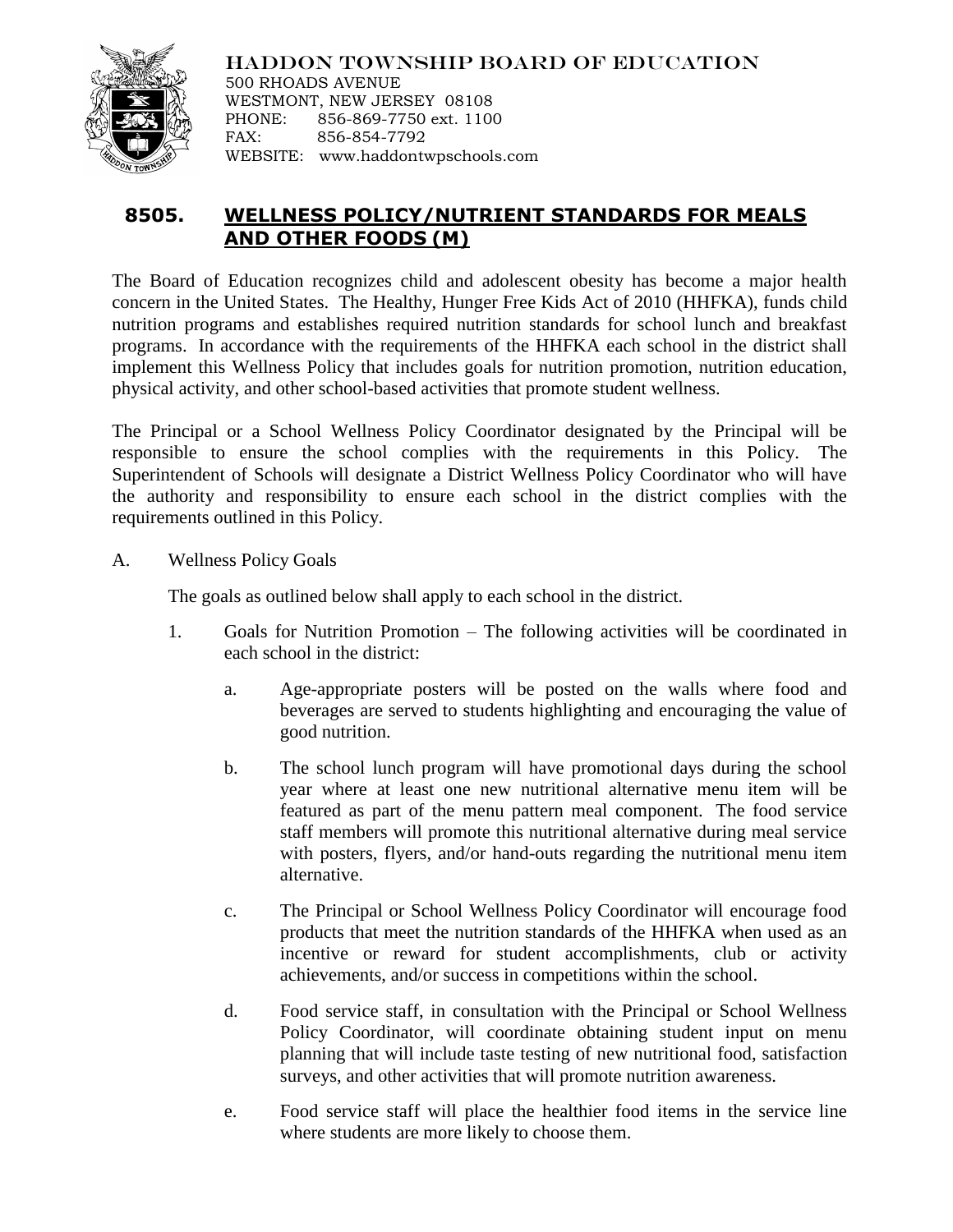- f. Parents will be provided the nutritional standards of the HHFKA and encourage parents to pack lunches and snacks that meet the HHFKA nutritional standards.
- 2. Goals for Nutrition Education The following activities will be coordinated in each school in the district:
	- a. The Principal or School Wellness Policy Coordinator will ensure each student receives at least one presentation per school year that promotes good nutrition and nutrition education. These presentations may be provided through classroom visits from school staff members trained in nutrition, school-wide or group assembly programs, during health/physical education classes during the school year, or any other presentation manner. This requirement may be provided as part of nutrition education provided to students as part of the district's curriculum.
	- b. The Principal or School Wellness Policy Coordinator will post the nutritional guidelines of the HHFKA in the area of the school building where food and beverages are served.
	- c. The school lunch menu will include nutritional information, activities, recipes, and/or any other information that encourages the selection of healthy food items and for students to make informed choices about nutrition, health, and physical activity.
- 3. Goals for Physical Activity
	- a. The following activities will be coordinated in each elementary school in the district:
		- (1) All students shall receive health/physical education under the supervision of a properly certified teaching staff member as required by the New Jersey Department of Education.
		- (2) The Principal or designee will ensure there is age-appropriate equipment and supplies available during recess time for students to participate in physical activities.
		- (3) Students will be encouraged by school staff members supervising student recess time to participate in some type of physical activity, which may include, but not be limited to: walking; playing games that require physical activity, such as kick ball, volleyball, baseball, basketball, etc.; rope jumping; and/or using playground equipment.
		- (4) The Principal will encourage classroom teachers to incorporate brief, physical activity breaks into the school day to establish an environment that promotes regular physical activity throughout the school day.
		- (5) The Principal or designee will coordinate special events that highlight physical activity, which may include field days, walk-athons, and activity tournaments or competitions. The Principal or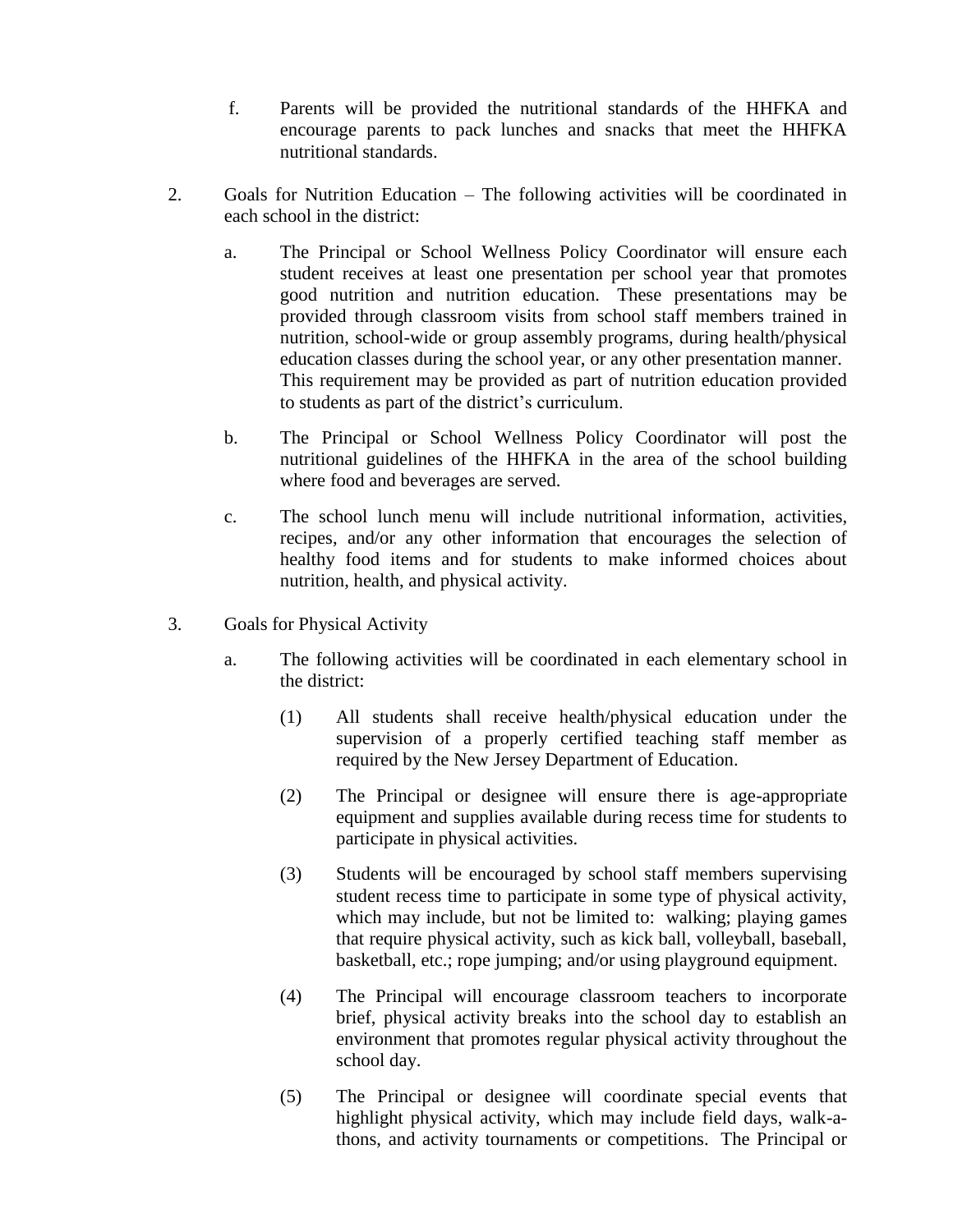designee may involve parents, community members, and students in the planning of these events.

- b. The following activities will be coordinated in each middle school in the district:
	- (1) All students shall receive health/physical education under the supervision of a properly certified teaching staff member as required by the New Jersey Department of Education.
	- (2) The Board of Education may offer middle school students opportunities to participate in after-school intramural and/or interscholastic team activities coordinated and under the supervision of school staff members.
	- (3) The Board of Education will support after-school activities and clubs where physical activity for students is included as a key component to the activity's or club's purpose. These clubs may include, but not be limited to, gardening clubs, walking clubs, and exercise classes.
- c. The following activities will be coordinated in each high school in the district:
	- (1) All students shall receive health/physical education under the supervision of a properly certified teaching staff member as required by the New Jersey Department of Education.
	- (2) The Board of Education will offer high school students opportunities to participate in after-school intramural and/or interscholastic team activities coordinated and under the supervision of school staff members.
	- (3) The Board of Education will support after-school activities and clubs where physical activity for students is included as a key component to the activity's or club's purpose. These clubs may include, but not be limited to, gardening clubs, walking clubs, and exercise classes.
- 4. Goals for Other School-Based Activities The following activities will be coordinated in the district:
	- a. The district will establish a District Wellness Committee (DWC). The DWC will:
		- (1) Be comprised of a Principal, at least one health/physical education teacher, a school nurse, at least two parents, at least two students, at least one food service staff member representing all school levels in the district, and the District Wellness Policy Coordinator; and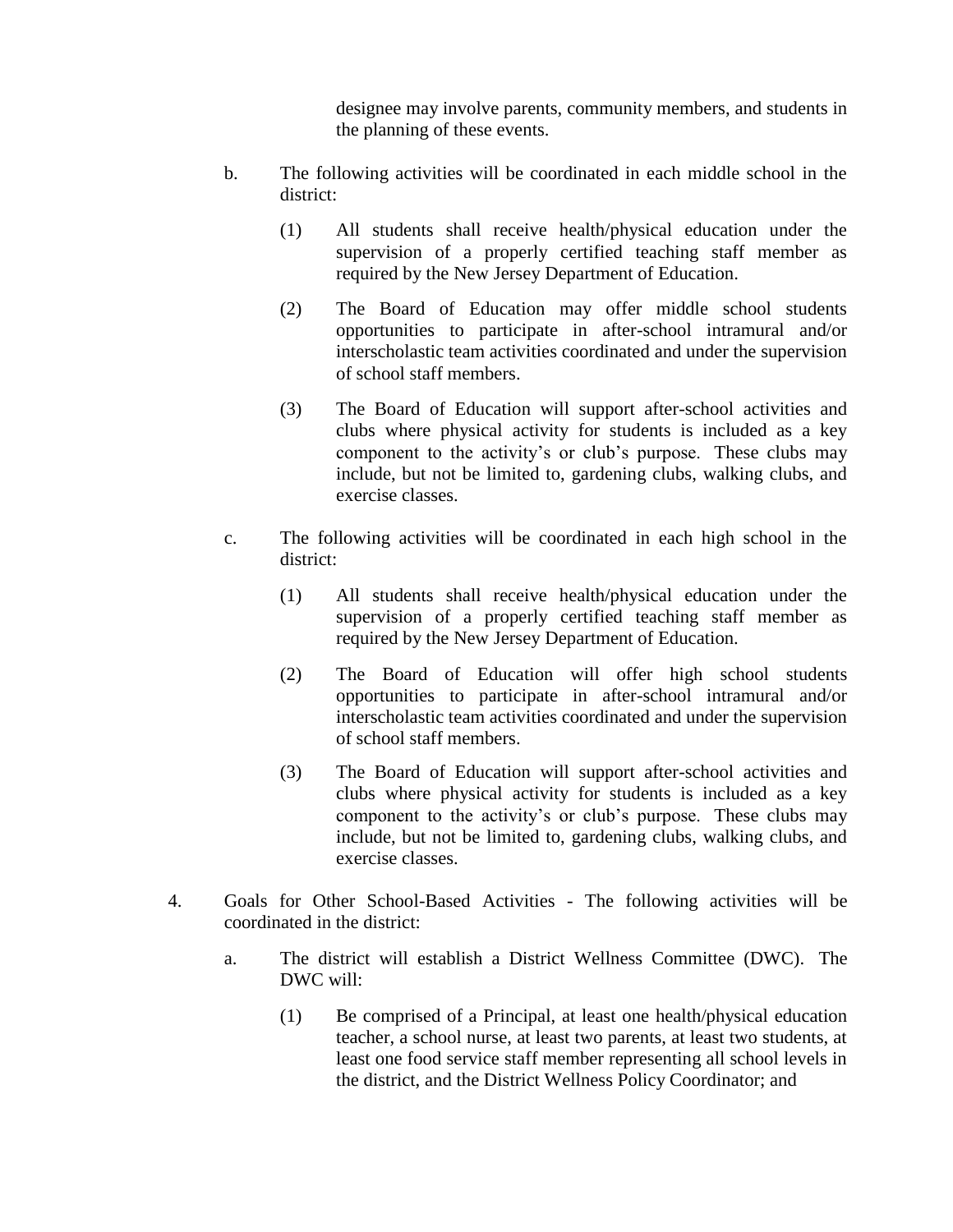- (2) Meet at least four times per year to establish goals for and oversee school health and safety policies and programs, including development, implementation, and periodic review and update of the district-wide Wellness Policy.
- b. The Principal or School Wellness Policy Coordinator will coordinate information being disseminated to students and parents promoting the school lunch program, nutrition, and nutrition education.
- c. The school district will celebrate a School Wellness Week, as determined by the Superintendent of Schools, where schools will have special activities throughout the week to promote nutrition and physical activity. These special activities will be planned and coordinated by each school's Principal and/or School Wellness Policy Coordinator.
- d. The Principal and/or School Wellness Policy Coordinator will encourage fund-raising activities that promote physical activity such as walk-a-thons, teacher-student activity competitions, family activity nights, and school dances.
- 5. Annual School Progress Report
	- a. The goals for nutrition promotion, nutrition education, physical activity, and other school-based activities that promote student wellness shall be evaluated annually by the Principal or designee of each school and the School Wellness Policy Coordinator in an Annual School Progress Report provided to the Superintendent of Schools before May 1.
	- b. The Annual School Progress Report shall present the extent to which each school is in compliance with this Policy, the progress made in attaining the goals of this Policy, any recommended changes to this Policy, and an action plan for the following school year to achieve the school's annual goals and objectives.
- 6. Annual District Summary Progress Report
	- a. Upon receiving the Annual School Progress Report from each school, the District Wellness Policy Coordinator will compile an Annual District Summary Progress Report to be presented to the Superintendent and Board of Education at a public meeting before May 30 of the current school year. The public will be provided an opportunity to review and comment on the Annual District Summary Progress Report at the Board meeting.
	- b. Revisions to this Policy will be recommended by the Superintendent or designee to be approved by the Board of Education before September 30 of each school year.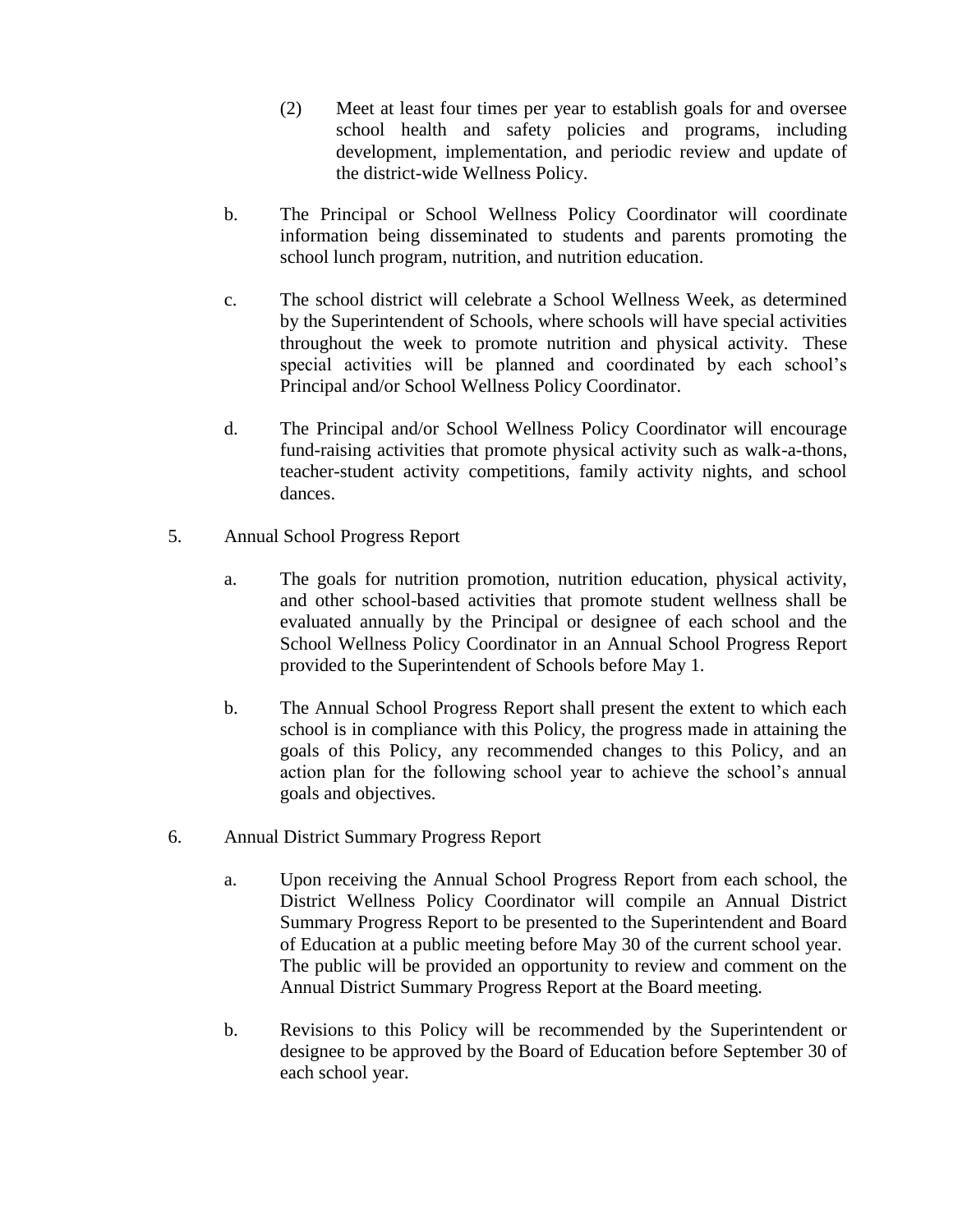- 7. Additional Wellness Policy Goals
	- a. Nothing in this Policy shall prevent an individual school in the district from developing and implementing additional activities, approved by the Superintendent or designee, to those required in this Policy.
- B. Nutrition Guidelines for All Foods and Beverages
	- 1. The Board of Education requires each school in the district to comply with the Federal school meal nutrition standards and the Smart Snacks in accordance with the requirements HHFKA. The nutritional standards shall apply to all foods and beverages sold in each school in the district as part of the menu pattern meal, a la carte, in school stores, snack bars, or vending machines. The requirements for any food or beverages sold in schools must meet a range of calorie and nutrient requirements as outlined in the HHFKA and a smart snack calculator shall be on file in each school for each product sold.
	- 2. The school district will comply with the HHFKA beverage requirements and beverage portion requirements for each appropriate grade level. Each school will make potable water available to children at no charge in the place where breakfast, lunch, and afterschool snacks are served during meal service.
	- 3. On-campus fundraisers involving food or beverage items must meet the Smart Snack standards of the HHFKA. The nutrition standards of the HHFKA do not apply to non-school hours, weekends, and off-campus fundraising events. The United States Department of Agriculture defines school day as starting from midnight to thirty minutes after the end of the school day. Fundraisers involving the sale of food or beverages must be pre-approved by the Principal or designee and the District Wellness Policy Coordinator.
- C. District Coordinator
	- 1. The District Wellness Policy Coordinator shall be available to consult with schoolbased administrators, staff members, and the School Wellness Policy Coordinator(s) on the district's Wellness Policy.
	- 2. The District Wellness Policy Coordinator shall also be responsible to ensure parents, students, representatives of the school food authority, teachers of physical education, school health professionals, the Board of Education, school administrators, and the general public are permitted to participate in the development, implementation, review, and update of this Wellness Policy.
	- 3. The District Wellness Policy Coordinator shall be responsible to inform and update the public (including parents, students, and others in the community) about the content, implementation, updates and implementation status of the district's Wellness Policy through the district's website, school publications, and/or other school communications made available to the public.